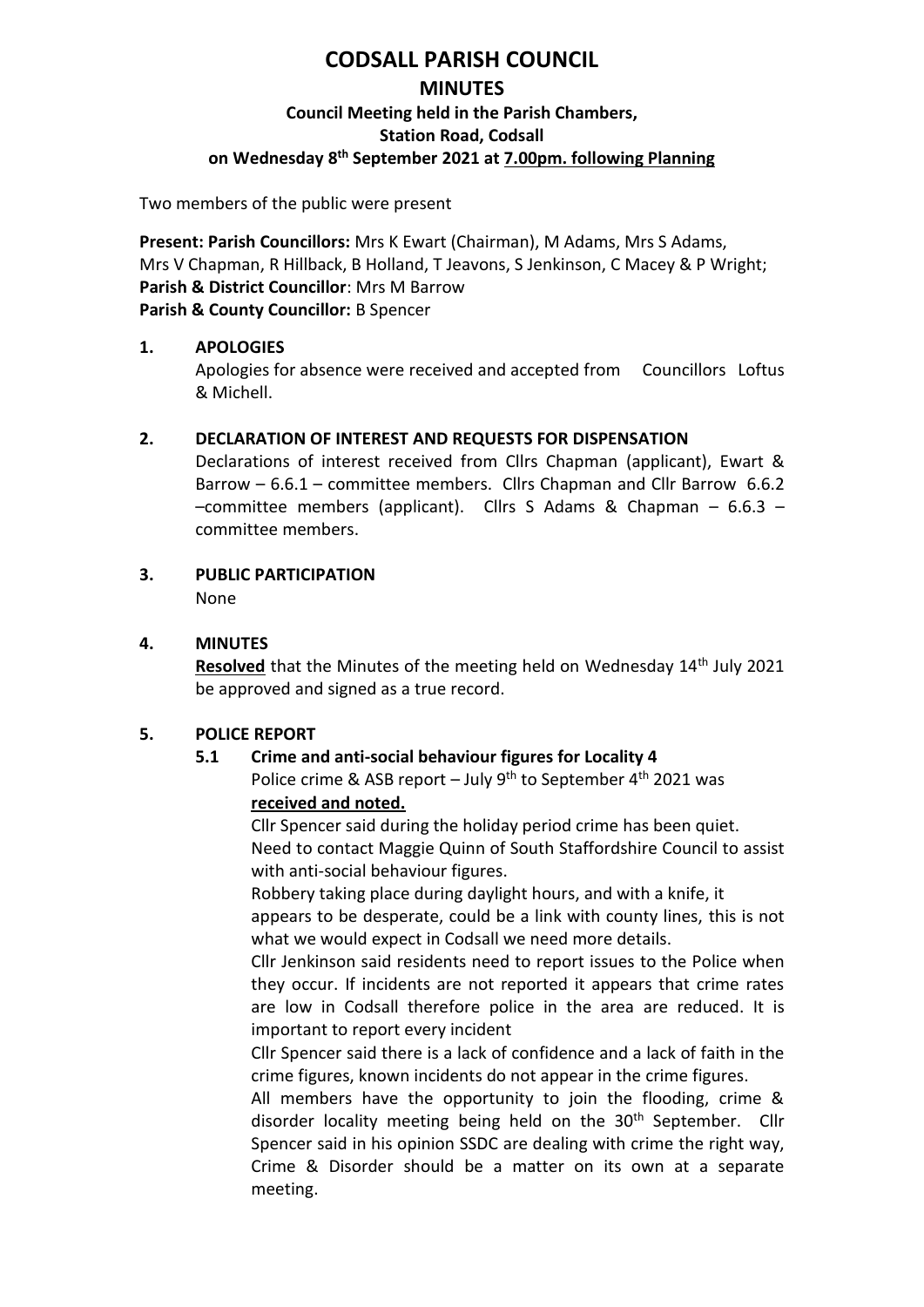## **6. URGENT CORRESPONDENCE AND DISCUSSION TOPICS**

**6.1 Defibrillator – Codsall Village Centre –** to an update to Defibrillator at the Co-op was given by the Clerk. The resiting of the defibrillator located on the old Lloyds Bank building was considered.

It was suggested that the Village Hall Management Committee speak to the First Responders to see if it is possible to get funding from Sport England to site a defibrillator at the village hall. Cllr Holland said we need to invite Matt Jeavons from the First Responders to discuss where defibrillators are needed in the village.

#### **6.2 Speeding within the Village**

**6.2.1 – Heathhouse Lane –** residents letters regarding reports of speeding along Heathhouse Lane was considered.

Action plan and any budget requirement was also considered. Cllr Spencer asked for the email to be forwarded to him. Cllr Spencer then went on to say that speed survey strips all came back showing no speeding, this is down to how the data is analysed.

However, each solution to speeding for an area is unique, Cllr Spencer said he would contact the resident and investigate more.

Cllr Holland said what the village needs is an approach for a traffic management programme, we cannot expect it to cope with the extra housing being built. We need to push hard for Staffordshire County Council (SCC) on this.

Cllr Spencer said he will take it away, it needs holistic approach, he would speak with SCC.

**6.2.2 - Codsall Speed Awareness Working Group –** an action plan and any budget requirements were considered.

Cllr Spencer suggested a meeting be set up with himself and Councillors to form a more coherent response.

**Resolved** that the Clerk arranges a date for a meeting

- **6.3 The Queen's Platinum Jubilee Beacons 2nd June 2022 –** *[update to main meeting 14/7/21 6.9 and planning meeting 28/7/21 7.2]* -
	- **6.3.1** Suggestions to commemorate the Queen's Platinum Jubilee 2022 was considered.

**Resolved** to form a working party/Open Spaces Committee.

**6.3.2** Installation of electricity feeder pillar on the field, including sockets, WPD connection to power. The supply would be a 415v three phase supply at an approximate cost of £6,200.00 plus costs of any wayleave agreement and electricity meter was considered. **Resolved** acceptance for the works to be undertaken; the Clerk to arrange.

**6.4 Watery Leisure Gardens – proposed amendments to the Management of Watery Lane Leisure Gardens –** *[update to main meeting 14/7/21 6.3.3 and Parish Council & Allotment Working Party meeting 21/7/21]* The Minutes of the Allotment Working Party Meeting dated 21/07/21 were considered and approval for:

> 1. All prospective new tenants must be shown round the site, if possible, with a Council Member and an Association Member. **Resolved acceptance** to the above proposal.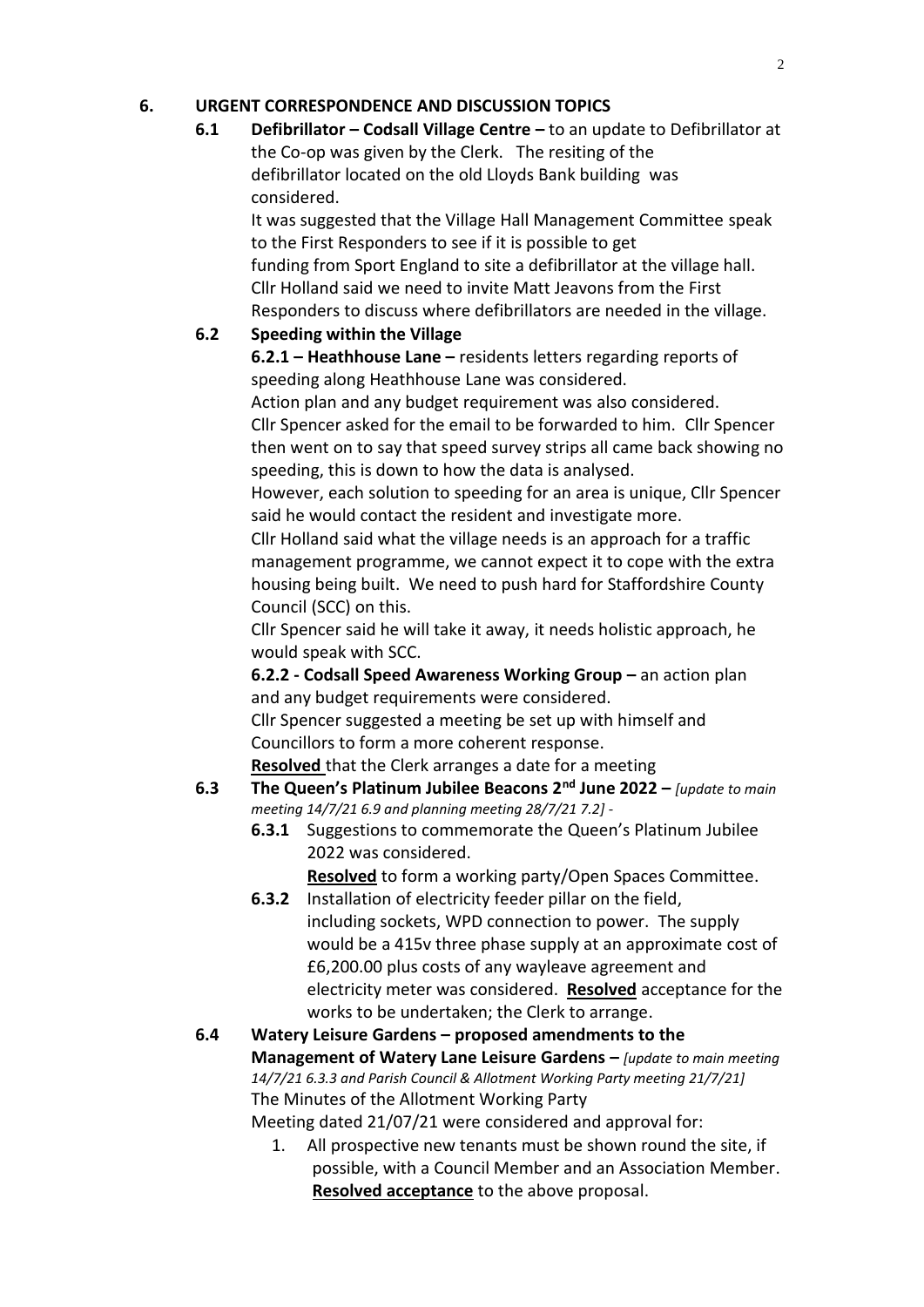2. The Council to appoint nominated person or persons to carry out at least 3 plot inspections a year, to be carried out preferably in conjunction with Allotment Members, to assess the level of cultivation of each plot, and to determine whether a tenant should receive a cultivation letter. The Council assessment to take primacy.

**Resolved acceptance** to the above proposal.

## **6.5 Parish Council's Newsletter – August 2021 edition**

- **6.5.1 Distribution** consideration was given as to how the Parish Council would distribute the remaining August editions and how future newsletters would be distributed. **Resolved** councillors would distribute the remaining August newsletters but the Parish Council would pay for future newsletters to be distributed.
- **6**.**5.2 Resident emails –** two resident emails dated 21/08/21 and 3/9/21 were **received and noted.**
- **6.5.3 Article re Codsall House Field Improvements -** 1 resident's letter dated 01/09/21 and 1 residents email dated 19/08/21 were **received and noted.**

## **6.6 Grant Applications –**

- **6.6.1 Codsall Christmas Fair Group** a grant request for £350.00 dated 21<sup>st</sup> August 2021 was considered. **Resolved** approval for awarding a grant of £350.00.
- **6.6.2 Codsall Village Hall –** a grant application for £5,200.00 was considered. **Resolved** approval for awarding a grant of £5,200.00 to be
- paid in two instalments. **6.6.3 We'll Meet Again Club** - a grant application for £1,200 dated 14<sup>th</sup> August 2021 was considered. **Resolved** approval for awarding a grant of £1,200.00.
- **6**.**7 Carols Around the Tree/Christmas Fair - Christmas Tree** acceptance of quotation of £450.00 + VAT (£450.00 since 2018) for the supply, installation and removal of the Christmas tree was considered. **Resolved approval.**

# **7. ACCOUNTS**

- **7.1 Resolved** that a report on Council Finances for year to 31<sup>st</sup> July and 31<sup>st</sup> August 2021 be approved.
- 7.2 Resolved that the schedule of payments up to 8<sup>th</sup> September 2021 be approved.
- **7.3** Confirmation by the Chairman of the authorisation of the Clerks time sheet. **Matter of report.**

## **8. COUNTY COUNCILLOR'S REPORT**

A report from County Councillor Bob Spencer and monthly Highway statistics were received.

Cllr Bob Spencer advised the meeting that roadworks are taking place throughout the county.